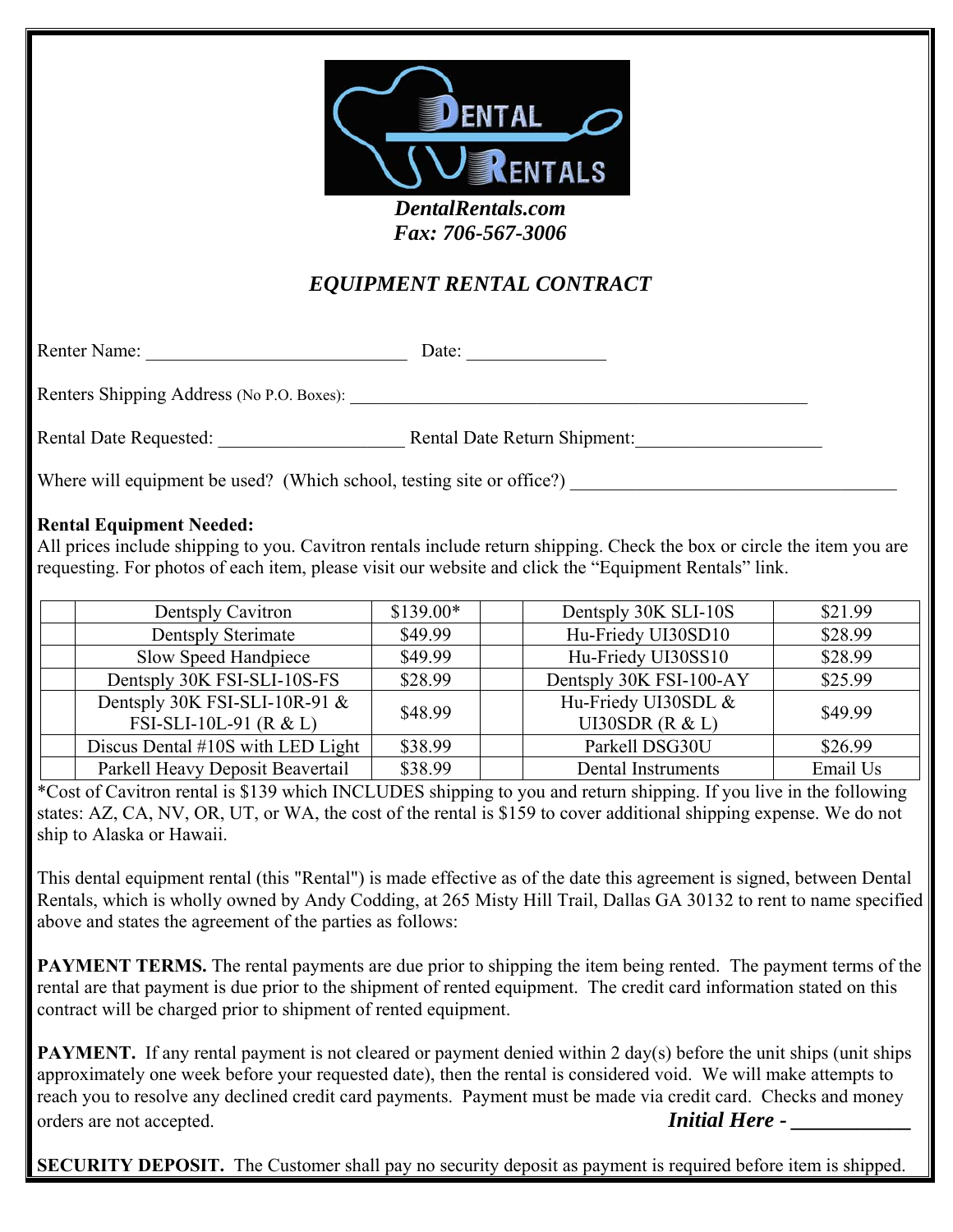**RISK OF LOSS OR DAMAGE.** The Customer assumes all risks of loss or damage to the equipment from any cause, and agrees to return it to Dental Rentals in the condition received. Dental Rentals or their appointed regional manager will determine normal wear and tear. All determinations made by Dental Rentals are final. Please ensure you are cautious and careful with the equipment at all times. It is your responsibility until the item returns to Dental Rentals or a regional manager. You are also required to package the unit for return shipment in the same manner in which it was received. If the unit is returned to us and not packaged as you received it, then you will incur a \$15 penalty. This is to ensure its safety when being shipped to prevent damage. If you need to view a photo of how to package it, then visit www.DentalRentals.com.

**RENTAL TERM.** This Rental shall begin on the above effective date and shall terminate when returned in fully working condition to Dental Rentals. The Rental period has the option to be extended provided the equipment has not been promised to another individual. It is possible that you will receive the item prior to your requested rental date.

**RENTAL USAGE**. These Cavitron units have a computerized chip inside that lets us know how much time the unit has been turned on and running. We allow you a grace period of 30 minutes time for testing purposes; however any time the unit is used for more than three hours, you will automatically be billed for another rental. The reason for this is that some students try to sublet the unit to make money from it and for maintenance reasons we had to be proactive and have this installed. If you need to rent equipment for more than one person, multiple days, etc. then contact us and we can arrange discounts.

**CARE AND OPERATION OF EQUIPMENT.** The equipment may only be used and operated in a careful and proper manner. Its use must comply with all laws, ordinances, and regulations relating to the possession, use, or maintenance of the equipment. This rental equipment is only to be used by the signed renter as stated above in this contract. Any violation may constitute full replacement cost. It is your responsibility to package the unit neatly in the same condition that you received it. Please do not just throw it in the box.

**MAINTENANCE AND REPAIR.** The Customer shall maintain the equipment in good operating condition. If any equipment is returned damaged or in a condition that affects its operation then renter is responsible for the cost of repair. Such costs shall include labor, material, parts, and similar items. You will not incur additional fees if the item arrives earlier than promised.

**FAILURE TO PERFORM.** Dental Rentals promises to send functioning equipment free of any malfunctions or missing parts. It is your requirement to inspect everything within 24 hours of receipt to ensure everything is there and is working. You agree that Dental Rentals, its owners and regional managers have no liability if you are unable to operate the equipment for the period you need it (clinical board exam, work day, etc). If you fail to notify Dental Rentals within 24 hours that something is not functioning, then the item being rented is considered in satisfactory condition. Dental Rentals will not be held responsible for providing any refunds, any errors or omissions due to the Customer's lack of operational or technical capability, nor testing site connections. Please be sure you have inspected and tested the equipment within 24 hours of receipt.

**OWNERSHIP AND STATUS OF EQUIPMENT.** You agree the equipment will remain owned by Dental Rentals and receiving the equipment only denotes you temporary use. This item is not to be considered your property and you are the only one to operate the equipment unless arrangements are made to share a unit.

**WARRANTY.** Dental Rentals makes no warranties; express or implied, as to the equipment rented. Dental Rentals will send functioning equipment and you assume the responsibility for the condition of the equipment.

*Initial Here - \_\_\_\_\_\_\_\_\_\_\_*

**INDEMNITY OF COMPANY FOR LOSS OR DAMAGES.** If the equipment is damaged or lost, Dental Rentals has the right to charge your credit card on file for the full replacement value, or repair cost (including labor, parts, and